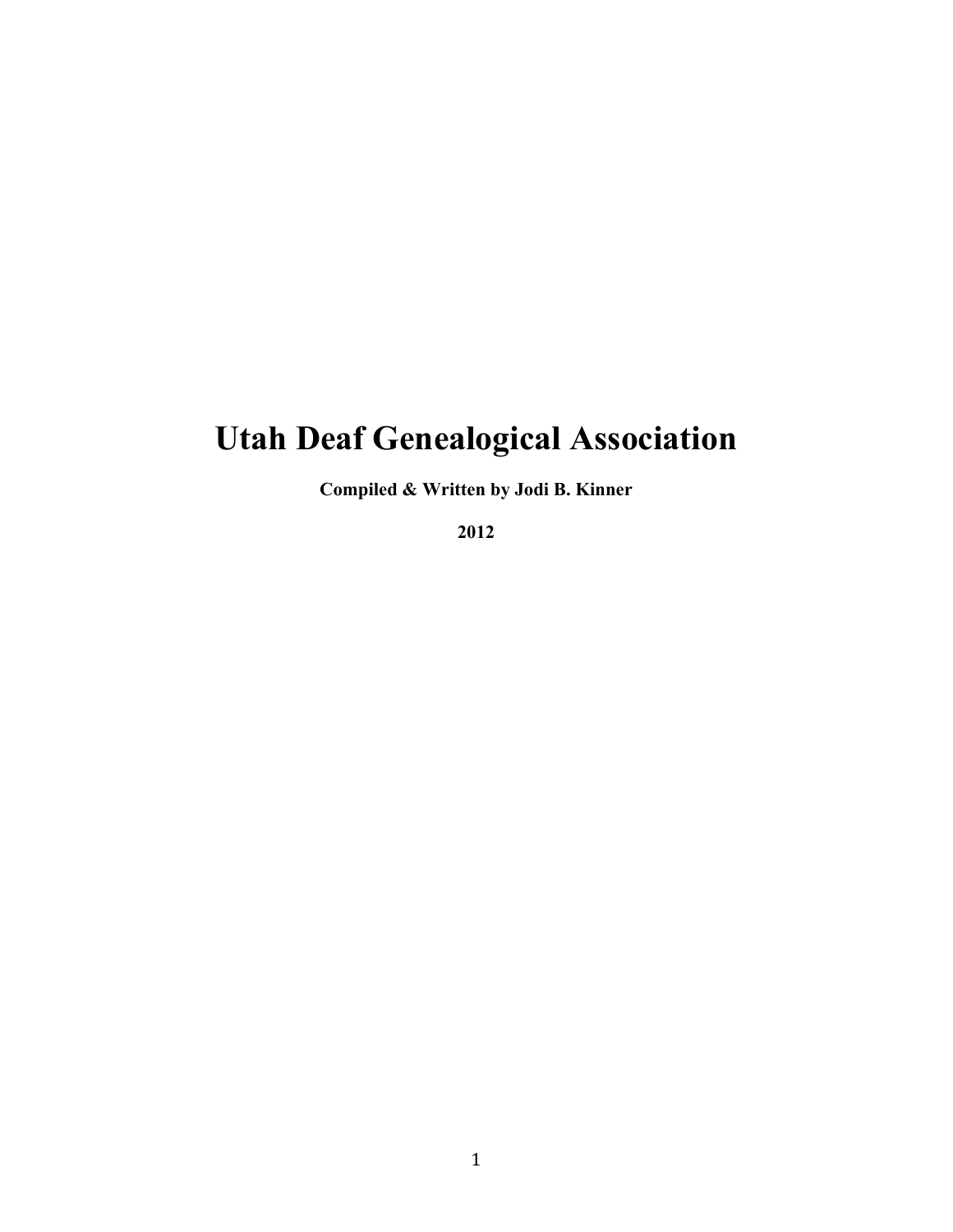In the early fall of 1999, the first Deaf Genealogy Workshop was arranged by Elder Rex and Sister Sue Hatch, Family History Library Deaf Zone missionaries and Dulane Woodhouse, who acted as chairperson. Sister Hatch was most involved from the start to end. The first workshop was held on June 26-28, 2000, at the Joseph Smith Memorial Building and the Family History Library (FHL). The workshop and classes started with 30 Deaf patrons, and attendance grew the following year and the next. In 2004, the workshop changed its name to the Family History Deaf Workshop.

The Family History Deaf Workshop became even more popular, serving a steadily increasing number of Deaf patrons. The workshop in 2004 reached capacity at 130 and the 2006 workshop had

190 patrons. The FHL, impressed with the large annual turnouts, granted the Family History Deaf Workshop permission to form its own organization. In order to complete the process, by-laws, licenses, tax numbers, and rules and regulations were put in place, and all other necessary requirements were met. The Utah Deaf Genealogical Association (UDGA) became



official in 2007. This new status would allow the organization access to updated resources in equal measure to mainstream (hearing) organizations around the nation.

At the time, David Samuelsen was interim president of UDGA, along with Dulane Woodhouse as chairperson, Patty Kitchen as treasurer, and Susan Stokes as secretary. Elder Roy and Sister Darlene Cochran, full-time Deaf missionaries at the Family History Library, joined them for their meetings.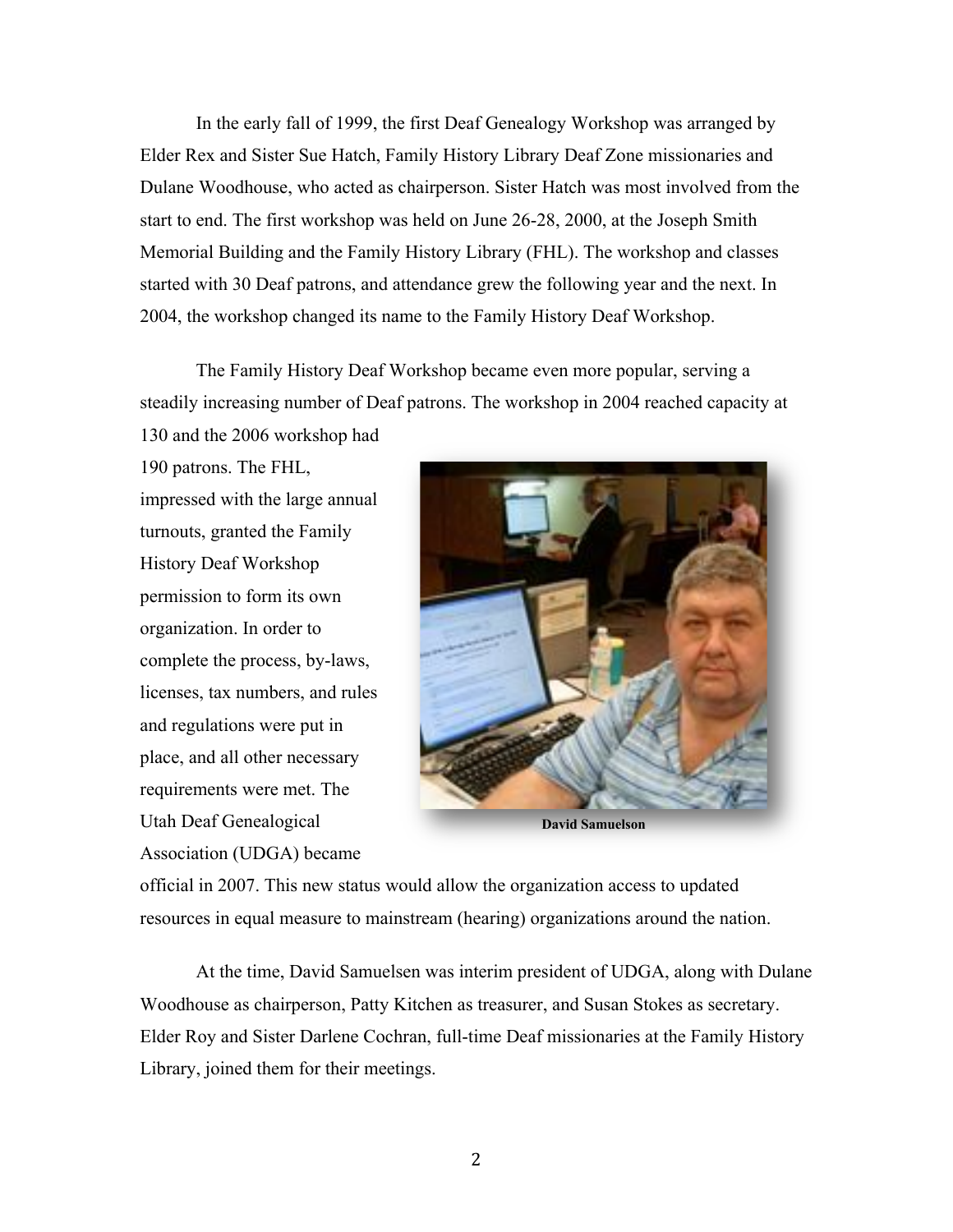In June 18 – 21, 2008, the UDGA held its first conference at the Radisson Hotel in Salt Lake City, Utah, one block west of the Family History Library. Over 230 patrons were in attendance. Its mission and purposes are to:

- 1. Provide the Family History Deaf Workshop at the Family History Library for Deaf patrons,
- 2. Offer classes with Deaf teachers,
- 3. Provide computers,
- 4. Refer patrons to tutoring from part-time Deaf Family History Library missionaries, and
- 5. Assist patrons in their genealogy research.

The UDGA's ultimate goal is to provide Deaf patrons equal access to advanced genealogical research tools on the Internet. Today it is thriving, with several hundred enthusiastic and appreciative patrons.